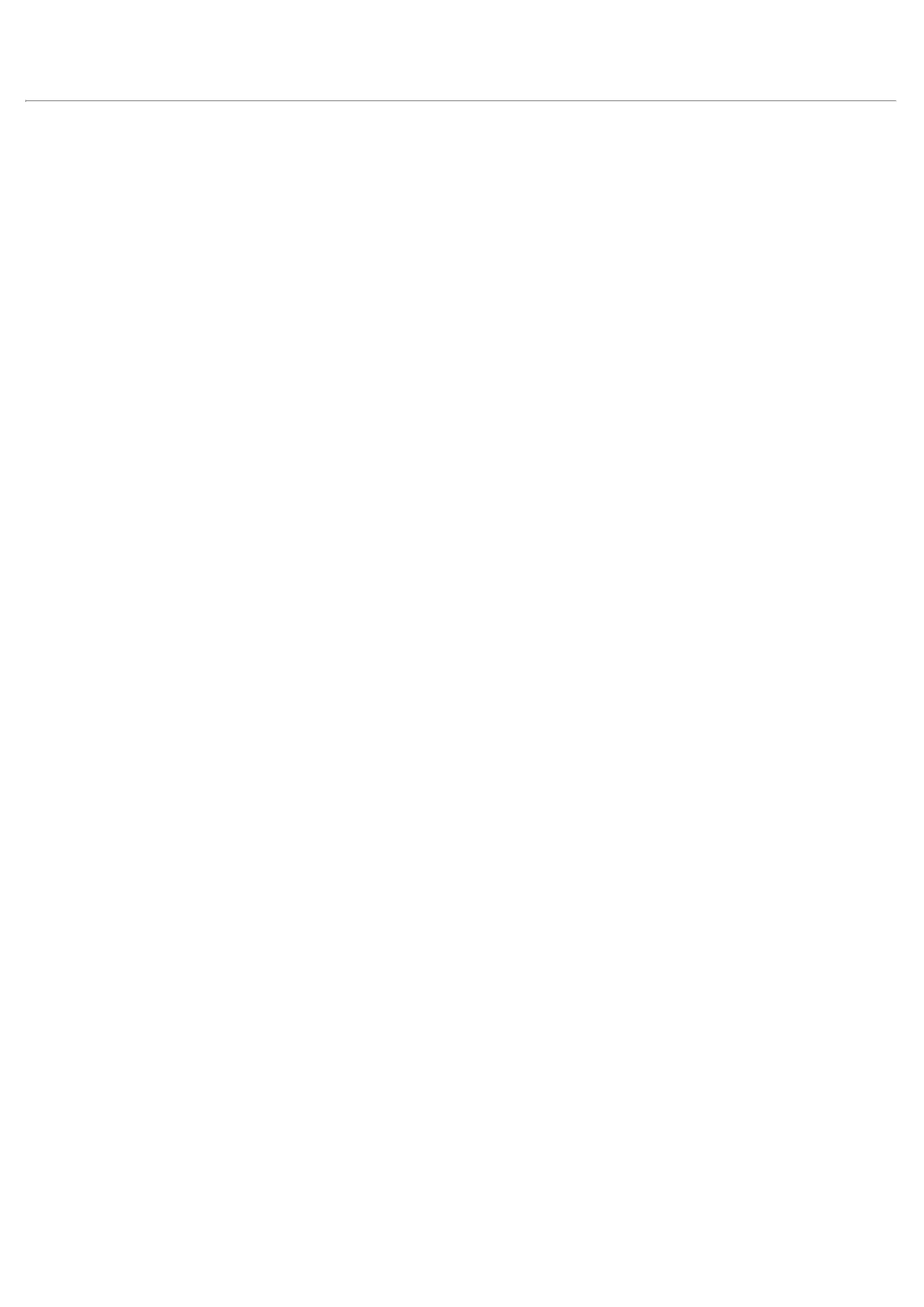# **Signatures**

Pursuant to the requirements of the Securities Exchange Act of 1934, the registrant has duly caused this report to be signed by the undersigned hereunto duly authorized.

Date: March 8, 2022 Olaplex Holdings, Inc.

By: /s/ JuE Wong

Name: JuE Wong

Title: President and Chief Executive Officer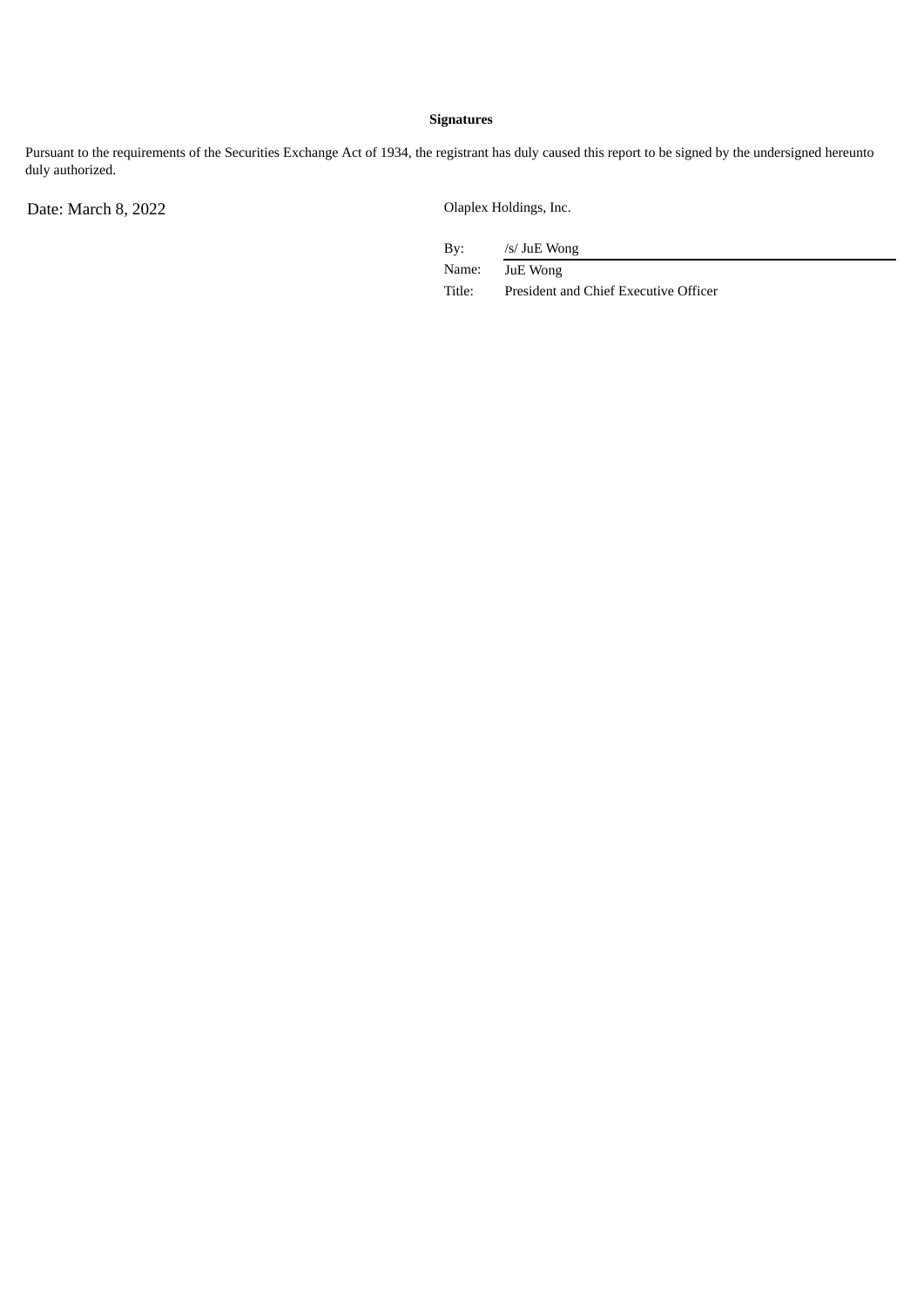#### **OLAPLEX Reports Fourth Quarter and Full-Year 2021 Results**

<span id="page-3-0"></span>Net Sales grew 79% in the fourth quarter and 112% for the fiscal year to \$598 million, exceeding guidance *Diluted EPS for the fiscal year of \$0.32 and Adjusted Diluted EPS of \$0.40, exceeding guidance Company introduces fiscal 2022 outlook*

**SANTA BARBARA, California – March 8, 2022** –Olaplex Holdings, Inc. (NASDAQ: OLPX) ("OLAPLEX" or the "Company"), an innovative, scienceenabled, technology-driven beauty company, focused on delivering its patent-protected premium hair care products to professional hair salons, retailers, and everyday consumers, today announced financial results for the fourth quarter and fiscal year ended December 31, 2021.

#### *Financial Highlights:*

#### **Fiscal Year 2021 compared to Fiscal Year 2020:**

- Net sales increased 112.0% to \$598.4 million;
	- Net sales increased 131% in the United States and increased 91% internationally
	- By channel:
		- Professional increased 65.8% to \$259.0 million, or 43.3% of net sales
		- Specialty Retail grew 246.6% to \$176.0 million, or 29.4% of net sales
	- Direct-To-Consumer rose 117.1% to \$163.0 million, or 27.3% of net sales;
	- Net income increased by 462.1% and adjusted net income increased by 110.2%;
	- Diluted EPS were \$0.32 for fiscal year 2021, as compared to \$0.06 for fiscal year 2020;
- Adjusted Diluted EPS were \$0.40 for fiscal year 2021, as compared to \$0.21 for fiscal year 2020

#### **Fourth Quarter 2021 compared to Fourth Quarter 2020:**

- **•** Net sales increased 78.7% to \$166.5 million;
	- Net sales increased 95.4% in the United States and 61.4% internationally
		- By channel:
			- Professional grew 9.0% to \$57.1 million, or 34.3% of net sales
			- Specialty Retail increased 331.9% to \$59.6 million, or 35.8% of net sales
			- Direct-To-Consumer rose 84.5% to \$49.7 million, or 29.9% of net sales:
	- Net income increased by 107.6% and adjusted net income increased by 55.2%;
- Diluted EPS were \$0.10 for the fourth quarter 2021, as compared to \$0.05 for the fourth quarter 2020;
- Adjusted Diluted EPS were \$0.10 for fourth quarter 2021, as compared to \$0.07 for fourth quarter 2020

#### *Operational Highlights:*

- Completed Initial Public Offering in October 2021;
- Expanded product portfolio with the successful launch of three incremental products the 4P Blonde Enhancing Toning Shampoo, the No. 8 Bond Intense Moisture Mask, as well as the professional exclusive 4-in-1 Moisture Mask;
- Increased distribution through existing and new partners, including securing additional shelf space at Sephora US, entering new doors at Sephora at Kohl's and Ulta salons, while beginning initial shipments to Ulta Beauty in preparation for the January 2022 launch into all Ulta retail stores and Ulta online;
- Expanded operational capabilities with the entry into new third party warehouse and logistics centers in the U.K, the Netherlands and Australia, as well as a new third party manufacturer in Europe; and
- Subsequent to year end, completed a successful refinancing, which lowers outstanding debt and generates substantial interest expense savings

JuE Wong, OLAPLEX's President and Chief Executive Officer, commented: "We delivered an outstanding finish to an excellent year of growth at OLAPLEX, as the successful execution of our strategy fueled broad based strength across geographies and channels. I am proud of OLAPLEX's notable accomplishments and equally excited about our opportunities to build upon our success in 2022. We begin fiscal 2022 with strong momentum and remain confident in our ability to continue to deliver strong sales growth at robust margins, which is reflected in our guidance for fiscal year 2022. Our vision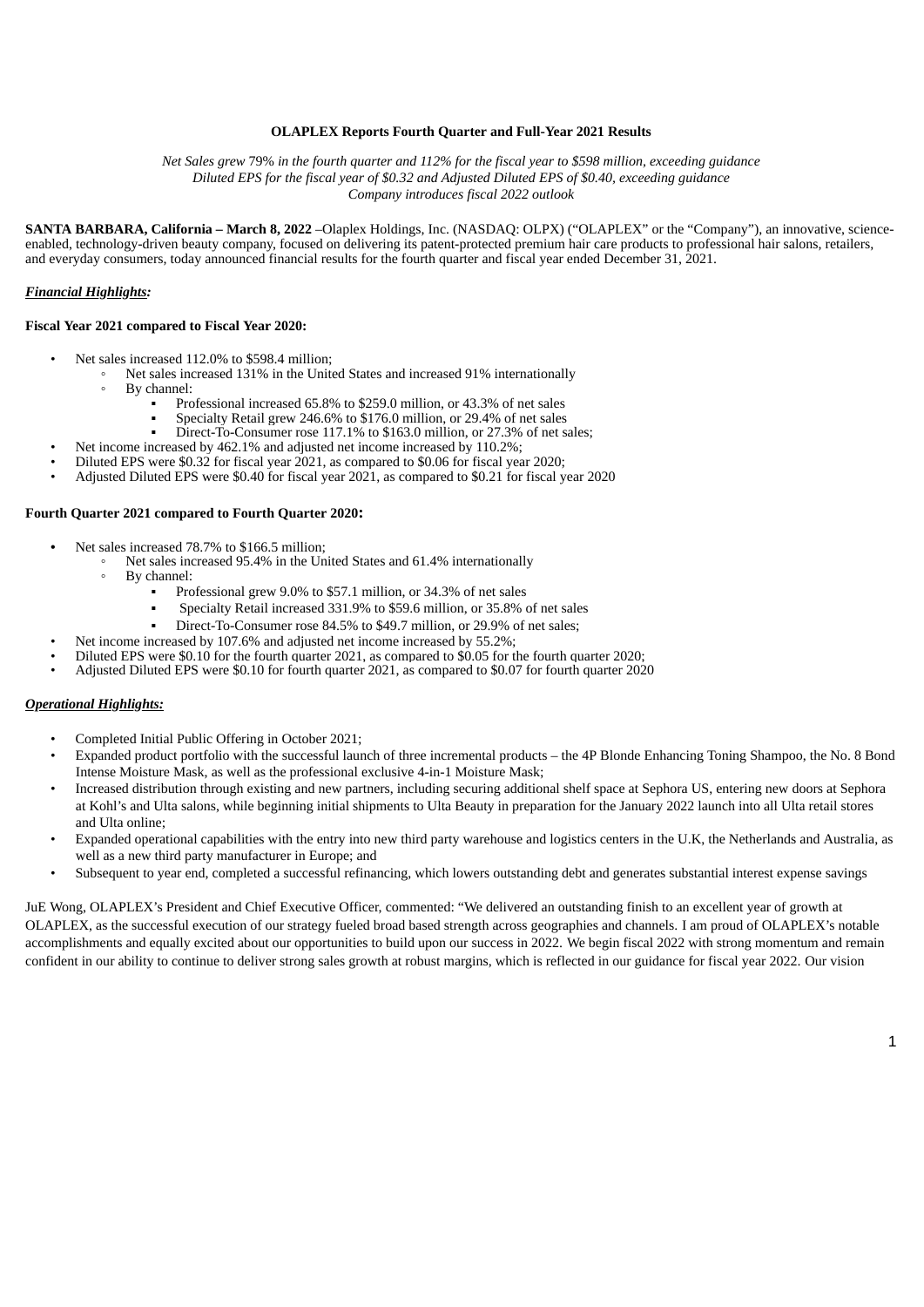could not be realized without the hard work, contributions, and dedication of our passionate team and without the support of our community of stylists. I would like to thank our entire team and our partners for contributing to our performance."

Adjusted gross profit, adjusted gross margin, adjusted SG&A, adjusted net income, adjusted diluted EPS, adjusted EBITDA and adjusted EBIDTA margin are measures that are not calculated or presented in accordance with generally accepted accounting principles in the United States ("GAAP"). For more information about how we use these non-GAAP financial measures in our business, the limitations of these measures, and a reconciliation of these measures to the most directly comparable GAAP measures, please see "Disclosure Regarding Non-GAAP Measures" and the reconciliation tables that accompany this release.

## **Fourth Quarter 2021 Highlights**

| (Dollars in \$000's)                        | Q4 2021 |             | Q4 2020 |             | % Change |
|---------------------------------------------|---------|-------------|---------|-------------|----------|
| <b>Net Sales</b>                            | \$      | 166,498     | \$      | 93,195      | 78.7%    |
| Gross Profit                                | \$      | 132,213     | \$      | 74,335      | 77.9%    |
| Gross Margin                                |         | 79.4 %      |         | 79.8 %      |          |
| <b>Adjusted Gross Profit</b>                | \$      | 133,803     | \$      | 76,022      | 76.0%    |
| <b>Adjusted Gross Margin</b>                |         | 80.4 %      |         | 81.6 %      |          |
| SG&A                                        | \$      | 23,555      | \$      | 13,879      | 69.7%    |
| Adjusted SG&A                               | \$      | 22,605      | \$      | 10,169      | 122.3%   |
| Net Income                                  | \$      | 69,311      | \$      | 33,388      | 107.6%   |
| <b>Adjusted Net Income</b>                  | \$      | 71,393      | \$      | 46,008      | 55.2%    |
| <b>Adjusted EBITDA</b>                      | \$      | 110,678     | \$      | 65,818      | 68.2%    |
| Adjusted EBITDA Margin                      |         | 66.5 %      |         | 70.6 %      |          |
| Diluted EPS                                 | \$      | 0.10        | \$      | 0.05        | 100.0%   |
| <b>Adjusted Diluted EPS</b>                 | \$      | 0.10        | \$      | 0.07        | 42.9%    |
| Weighted Average Diluted Shares Outstanding |         | 692,863,933 |         | 655,736,276 |          |

See "Disclosure Regarding Non-GAAP Financial Measures" and the reconciliation tables that accompany this release for a discussion and reconciliation of certain non-GAAP financial measures included in this release.

#### **Full Year 2021 Highlights**

| (Dollars in \$000's)                        |              | FY 2021     |              | <b>FY 2020</b> | % Change |
|---------------------------------------------|--------------|-------------|--------------|----------------|----------|
| Net Sales                                   | \$           | 598,365     | $\mathbb{S}$ | 282,250        | 112.0%   |
| <b>Gross Profit</b>                         | \$           | 473,822     | \$           | 179,587        | 163.8%   |
| Gross Margin                                |              | 79.2 %      |              | 63.6 %         |          |
| <b>Adjusted Gross Profit</b>                | \$           | 481,811     | \$           | 230,360        | 109.2%   |
| <b>Adjusted Gross Margin</b>                |              | 80.5 %      |              | 81.6 %         |          |
| SG&A                                        | \$           | 98,878      | \$           | 37,170         | 166.0%   |
| Adjusted SG&A                               | $\mathbb{S}$ | 72,177      | $\mathbb{S}$ | 30,900         | 133.6%   |
| Net Income                                  | \$           | 220,784     | \$           | 39,278         | 462.1%   |
| <b>Adjusted Net Income</b>                  | $\mathbb{S}$ | 275,650     | \$           | 131,116        | 110.2%   |
| <b>Adjusted EBITDA</b>                      | \$           | 408,784     | \$           | 199,270        | 105.1%   |
| Adjusted EBITDA Margin                      |              | 68.3 %      |              | 70.6 %         |          |
| Diluted EPS                                 | \$           | 0.32        | \$           | 0.06           | 433.3%   |
| <b>Adjusted Diluted EPS</b>                 | $\mathbb{S}$ | 0.40        | $\mathbb{S}$ | 0.21           | 90.5%    |
| Weighted Average Diluted Shares Outstanding |              | 689,923,792 |              | 636,819,975    |          |

See "Disclosure Regarding Non-GAAP Financial Measures" and the reconciliation tables that accompany this release for a discussion and reconciliation of certain non-GAAP financial measures included in this release.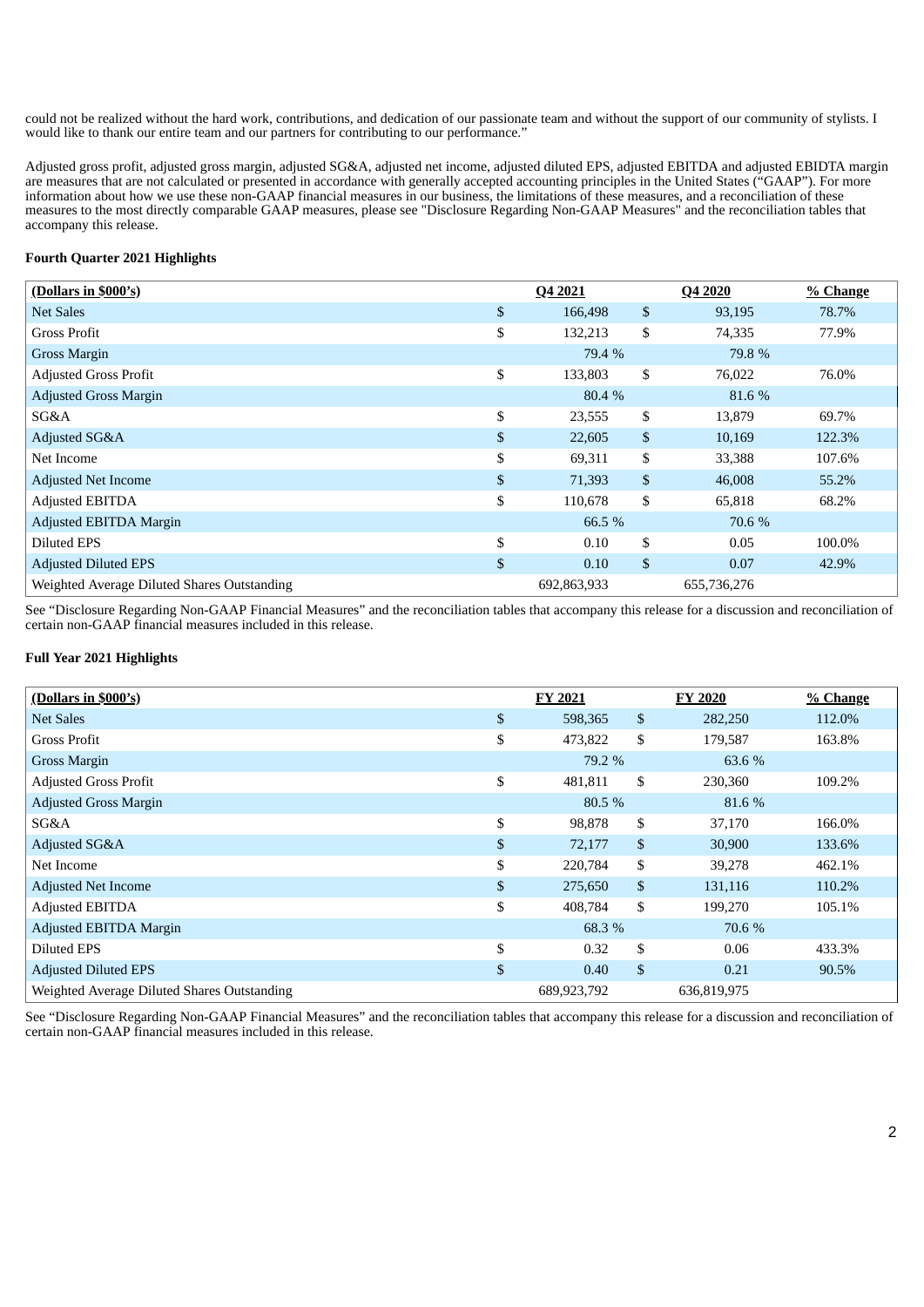#### **Balance Sheet**

As of December 31, 2021, the Company had \$186.4 million of cash and cash equivalents, compared to \$11.0 million as of December 31, 2020. Inventory at the end of fiscal 2021 was \$98.4 million, compared to \$33.6 million at the end of the fiscal 2020. The Company is pleased with the level and composition of its inventory and believes it is well positioned to meet demand. Long-term debt, net of current portion was \$738.1 million compared to \$755.4 million as of the end of the fiscal 2020.

#### **Subsequent to year - end**

On February 23, 2022, the Company completed a successful refinancing of its existing secured credit facility with a new credit agreement comprised of a \$675 million senior secured term loan facility (the "Term Loan") and a \$150 million senior secured revolving credit facility (the "Revolving Facility"). At closing, the proceeds of the Term Loan were used to refinance all of the term loans outstanding under the existing credit agreement and to pay the fees and expenses of the transaction. The new Revolving Facility remains undrawn at March 8, 2022. This refinancing reduces outstanding term loan debt from \$769 million as of December 31, 2021 to \$675 million as of the closing of the refinancing and lowers the current interest rate by 300bps, generating significant interest expense savings.

#### **Fiscal Year 2022 Guidance**

The Company is introducing guidance for Fiscal Year 2022 that reflects anticipated continued, broad based growth across channels, countries and products. The Company noted that its investment priorities remain consistent – doubling down on its disruptive sales and marketing model, increasing investment in R&D to support science-based innovation and further investing in the organization commensurate with the growth of the business, including costs related to becoming a public company.

#### For Fiscal 2022:

| (Dollars in millions) | 2022          | 2021 Actual | $%$ change<br>(based on mid-point) |
|-----------------------|---------------|-------------|------------------------------------|
| <b>Net Sales</b>      | $$796 - $826$ | \$598       | $+36%$                             |
| Adjusted Net Income*  | $$363 - $379$ | \$276       | $+35%$                             |
| Adjusted EBITDA*      | $$504 - $526$ | \$409       | $+26%$                             |

\*Adjusted Net Income and Adjusted EBITDA are non-GAAP measures. See "Disclosure Regarding Non-GAAP Financial Measures" and the reconciliation tables that accompany this release for a discussion and reconciliation of certain non-GAAP financial measures included in this release.

#### **Webcast and Conference Call Information**

Olaplex Holdings, Inc. will host a conference call to discuss fourth quarter and full year fiscal 2021 results today, March 8, 2022, at 9:00am ET. Those interested in participating in the conference call are invited to dial (833) 711-4979 (participant passcode 3727128). International callers may dial (213) 660- 0866. The live webcast of the conference call will be available online at https://ir.olaplex.com/. A replay of the webcast will remain available on the website for 90 days.

#### **About OLAPLEX**

OLAPLEX is an innovative, science-enabled, technology-driven beauty company with a mission to improve the hair health of its consumers. A revolutionary brand, OLAPLEX paved the way for a new category of hair care called "bond-building," the process of protecting, strengthening and rebuilding broken bonds in the hair during and after hair services. The brand's products have an active, patent-protected ingredient that works on a molecular level to protect and repair hair from damage. OLAPLEX's award-winning products are sold through a global omni-channel platform serving the professional, specialty retail, and direct-to-consumer channels.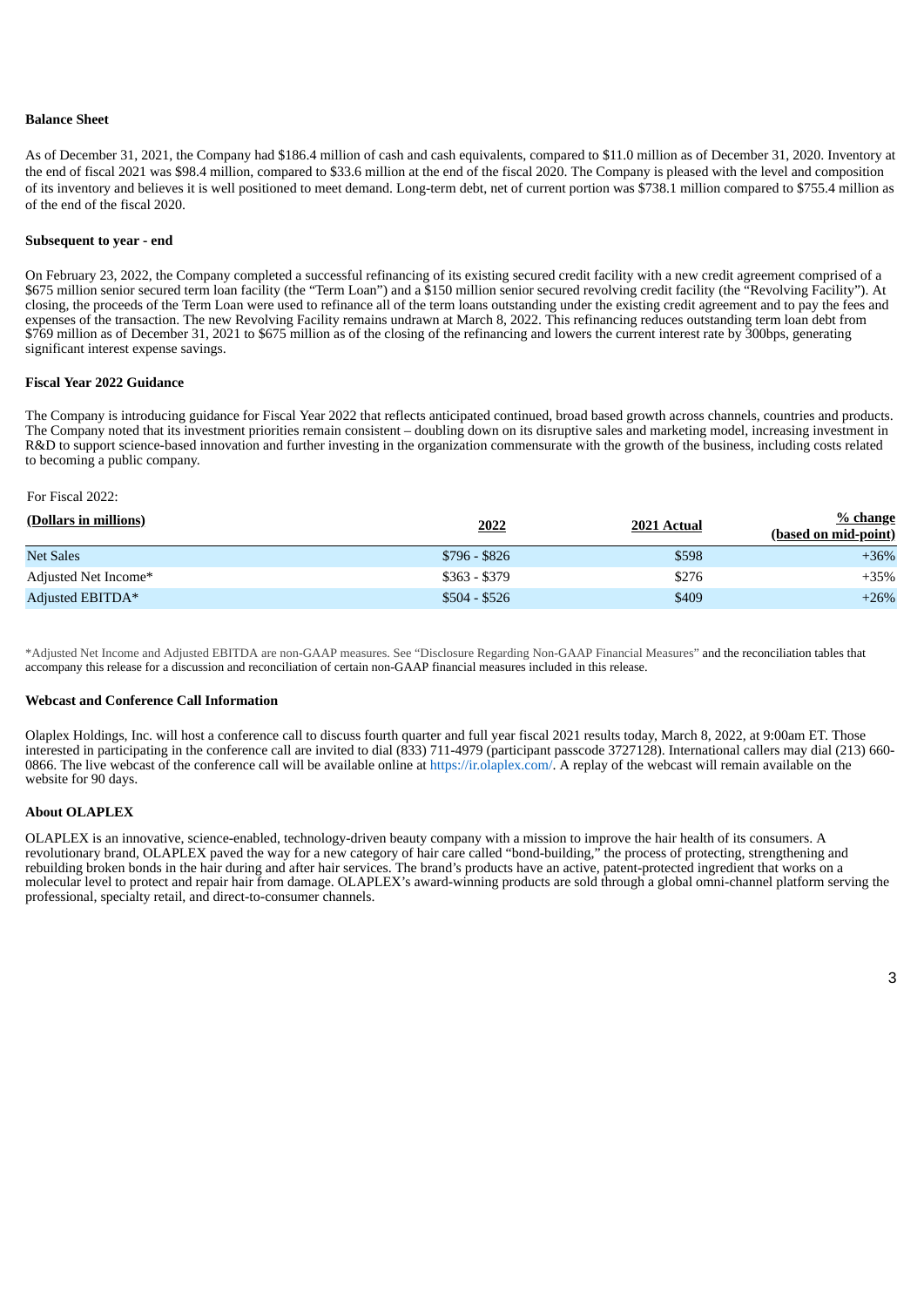#### **Cautionary Note Regarding Forward-Looking Statements**

This press release includes forward-looking statements and information relating to the Company that are based on the beliefs of management as well as assumptions made by, and information currently available to, the Company. These forward-looking statements generally can be identified by the use of words such as "may," "will," "could," "should," "intend," "potential," "continue," "anticipate," "believe," "estimate," "expect," "plan," "target," "predict," "project," "seek" and similar expressions as they relate to us. These forward-looking statements address various matters including: the Company's financial position and operating results, including financial guidance for fiscal year 2022; business plans and objectives; growth and expansion opportunities; future sales growth and margins; anticipated interest expense savings; inventory levels and composition; and investment priorities and expenses. These statements reflect management's current views with respect to future events, are not guarantees of future performance and involve risks and uncertainties that are difficult to predict. Each forward-looking statement contained in this press release is subject to risks and uncertainties that could cause actual results to differ materially from those expressed or implied by such statement. Applicable risks and uncertainties include, among others: the Company's ability to execute on its growth strategies and expansion opportunities; increased competition causing the Company to reduce the prices of its products or to increase significantly its marketing efforts in order to avoid losing market share; the Company's existing and any future indebtedness, including the Company's ability to comply with affirmative and negative covenants under its credit agreement to which it will remain subject to until maturity, and the Company's ability to obtain additional financing on favorable terms or at all; the Company's dependence on a limited number of customers for a significant portion of its net sales; the Company's ability to effectively market and maintain a positive brand image; changes in consumer preferences or changes in demand for haircare products or other products the Company may develop; the Company's ability to accurately forecast consumer demand for its products; the Company's ability to maintain favorable relationships with suppliers and manage our supply chain, including obtaining and maintaining shipping distribution and raw materials at favorable pricing; the Company's relationships with and the performance of distributors and retailers who sell its products to haircare professionals and other customers; impacts on the Company's business due to the sensitivity of its business to unfavorable economic and business conditions; the Company's ability to develop, manufacture and effectively and profitably market and sell future products; failure of markets to accept new product introductions; the Company's ability to attract and retain senior management and other qualified personnel; regulatory changes and developments affecting the Company's current and future products; the Company's ability to service its existing indebtedness and obtain additional capital to finance operations and its growth opportunities; impacts on the Company's business from political, regulatory, economic, trade, and other risks associated with operating internationally including volatility in currency exchange rates, and imposition of tariffs; the Company's ability to establish and maintain intellectual property protection for its products, as well as the Company's ability to operate its business without infringing, misappropriating or otherwise violating the intellectual property rights of others; the impact of material cost and other inflation and our ability to pass on such increases to customers; the impact of changes in laws, regulations and administrative policy, including those that limit U.S. tax benefits or impact trade agreements and tariffs; the outcome of litigation and governmental proceedings; impacts on the Company's business from the COVID-19 pandemic; and the other risks identified under the heading "Risk Factors" in the final prospectus dated September 29, 2021 related to the IPO, filed with the Securities and Exchange Commission (the "SEC") on October 1, 2021, as well as the other information we file with the SEC. The Company cautions investors not to place considerable reliance on the forward-looking statements contained in this press release. You are encouraged to read the Company's filings with the SEC, available at www.sec.gov, for a discussion of these and other risks and uncertainties. The forward-looking statements in this press release speak only as of the date hereof, and the Company undertakes no obligation to update or revise any of these statements, except as required by applicable law. The Company's business is subject to substantial risks and uncertainties, including those referenced above. Investors, potential investors, and others should give careful consideration to these risks and uncertainties.

#### **Disclosure Regarding Non-GAAP Financial Measures**

In addition to the financial measures presented in this release in accordance GAAP, the Company has included certain non-GAAP financial measures in this release, including adjusted EBITDA, adjusted EBITDA margin, adjusted net income, adjusted gross profit, adjusted gross profit margin, adjusted SG&A and Adjusted diluted EPS. Management believes these non-GAAP financial measures, when taken together with the Company's financial results presented in accordance with GAAP, provide meaningful supplemental information regarding the Company's operating performance and facilitates internal comparisons of its historical operating performance on a more consistent basis by excluding certain items that may not be indicative of its business, results of operations or outlook. In particular, management believes that the use of these non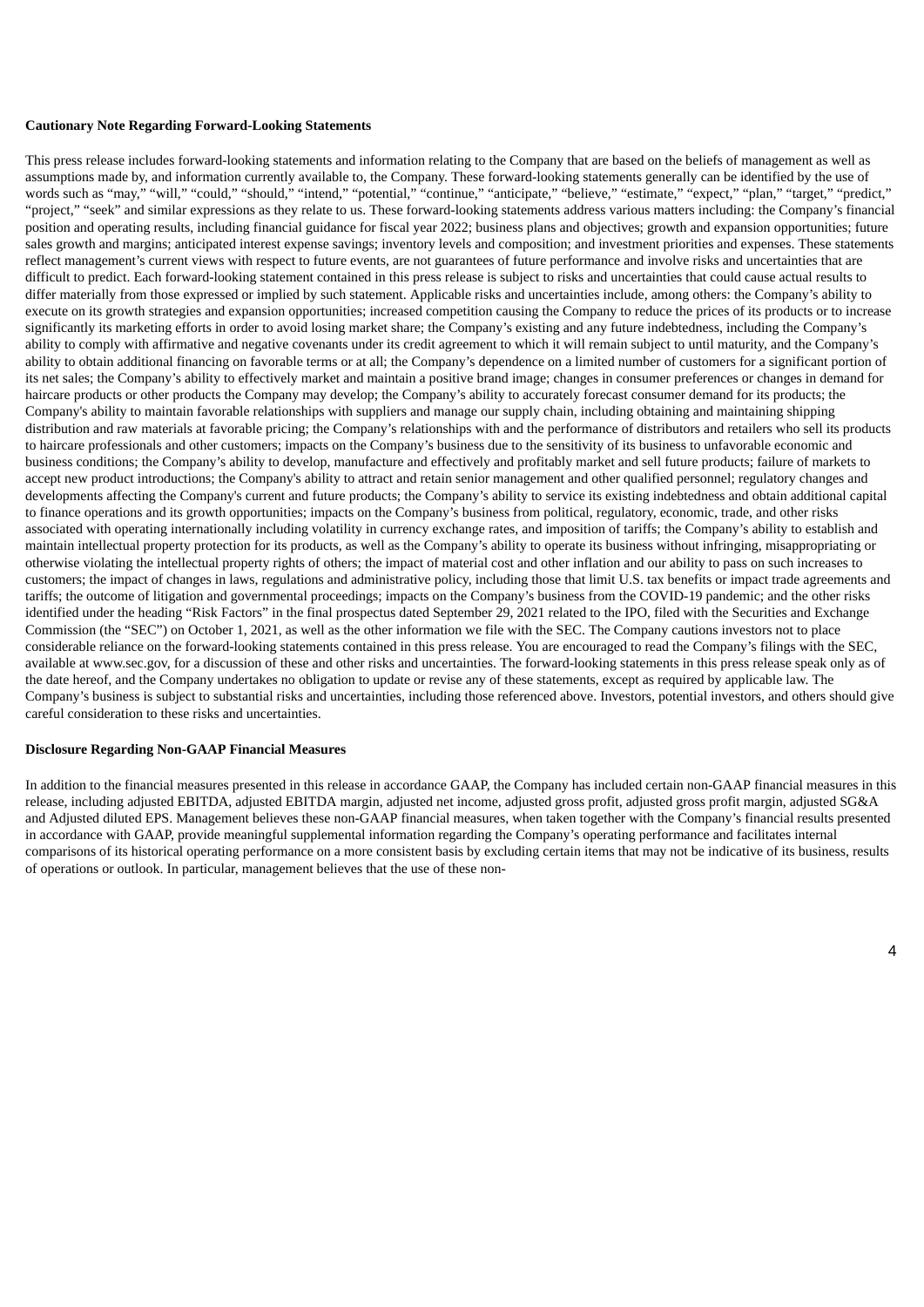GAAP measures is helpful to investors as they are measures used by management in assessing the health of the Company's business, determining incentive compensation and evaluating its operating performance, as well as for internal planning and forecasting purposes.

The Company defines adjusted EBITDA as net income before interest, taxes, depreciation and amortization, adjusted for the impact of certain additional non-cash and other items that management does not consider in its evaluation of ongoing performance of the Company's core operations. These items include non capitalizable IPO and strategic transition costs, share-based compensation expense, tax receivable agreement liability adjustments, acquisition transaction costs and financing fees and other one-time expenses. We calculate adjusted net income as net income, adjusted to exclude: (1) amortization of intangible assets (excluding software); (2) acquisition transaction costs and financing fees; (3) costs incurred for LIQWD Matters; (4) fair value inventory step-up adjustment amortization; (5) share-based compensation expense; (6) non-capitalizable IPO and strategic transition costs; (7) Tax receivable agreement liability adjustment; and (8) tax effect of adjustments . The Company defines adjusted diluted EPS as adjusted net income divided by fully diluted shares outstanding. We calculate adjusted gross profit as gross profit, adjusted to exclude: (1) fair value inventory step-up adjustment amortization and (2) amortization of patented formulations, pertaining to the Acquisition. We calculate adjusted gross profit margin by dividing adjusted gross profit by net sales. We calculate adjusted SG&A as SG&A, adjusted to exclude: (1) share-based compensation expense; (2) costs incurred for LIQWD Matters, (3) non-capitalizable IPO and strategic transition costs and 4) Financing fees.

Please refer to "Reconciliation of Non-GAAP Financial Measures to GAAP Equivalents" located in the financial supplement in this release for a reconciliation of these non-GAAP metrics to their most directly comparable financial measure stated in accordance with GAAP.

This release includes forward-looking guidance for adjusted EBITDA and adjusted net income. The Company is not able to provide, without unreasonable effort, a reconciliation of the guidance for adjusted EBITDA and adjusted net income to the most directly comparable GAAP measure because the Company does not currently have sufficient data to accurately estimate the variables and individual adjustments included in the most directly comparable GAAP measure that would be necessary for such reconciliations, including (a) income tax related accruals given currently proposed legislative changes and other one-time items, (b) impacts to our Tax Receivable Agreement liability that would arise from proposed legislative changes (c) costs related to potential debt or equity transactions, and (d)

other nonrecurring expenses that cannot reasonably be estimated in advance. These adjustments are inherently variable and uncertain and depend on various factors that are beyond our control and as a result we are also unable to predict their probable significance. Therefore, because management cannot estimate on a forward-looking basis without unreasonable effort the impact these variables and individual adjustments will have on its reported results in accordance with GAAP, it is unable to provide a reconciliation of the non-GAAP measures included in its 2022 guidance.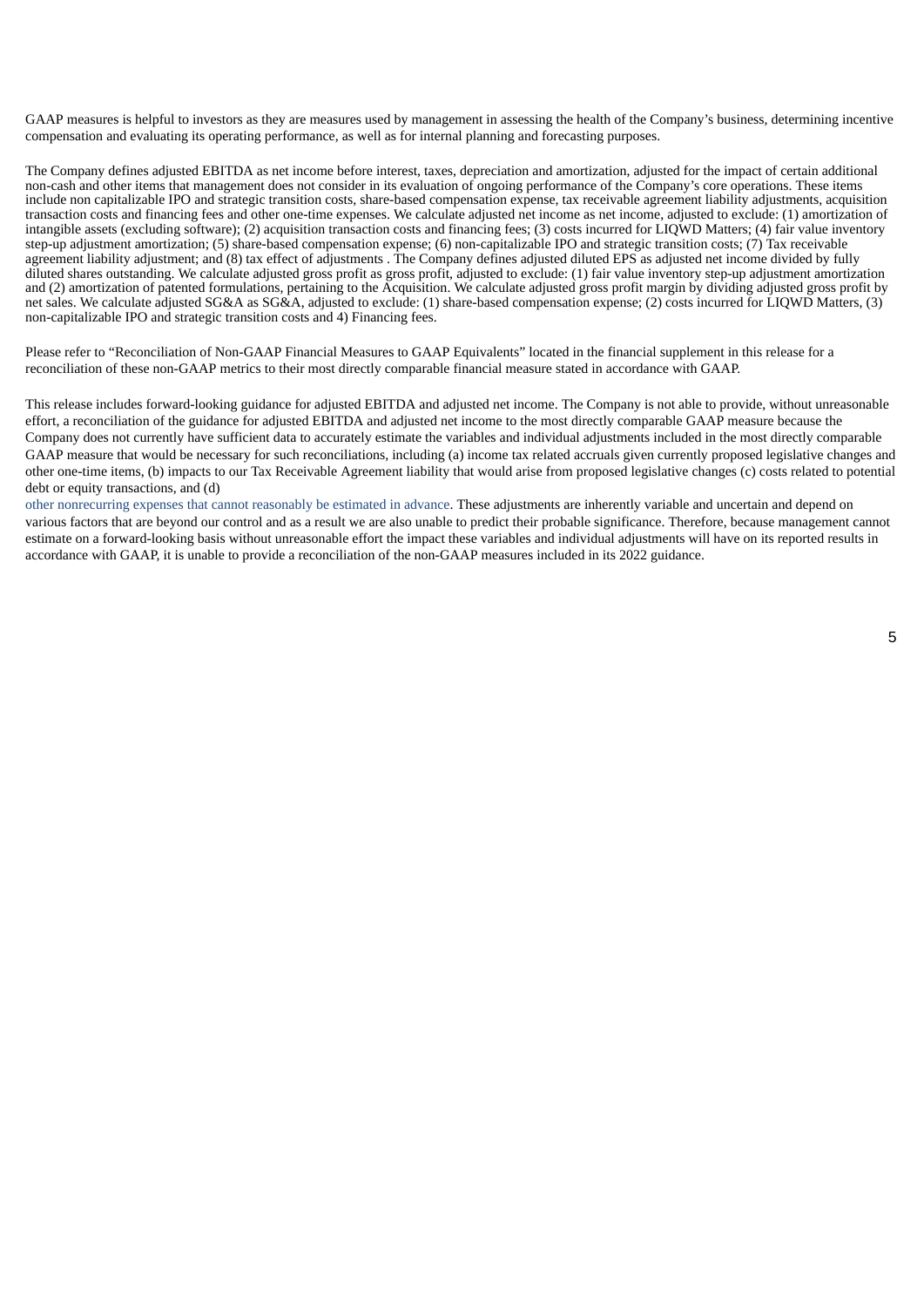# **CONDENSED CONSOLIDATED BALANCE SHEETS**

*(in thousands, except shares) (Unaudited)*

|                                                                                                                                                                                                     | December 31,<br>2021 |                 |               | December 31,<br>2020 |
|-----------------------------------------------------------------------------------------------------------------------------------------------------------------------------------------------------|----------------------|-----------------|---------------|----------------------|
| <b>Assets</b>                                                                                                                                                                                       |                      |                 |               |                      |
| <b>Current Assets:</b>                                                                                                                                                                              |                      |                 |               |                      |
| Cash and cash equivalents                                                                                                                                                                           | $\mathfrak{s}$       | 186,388         | \$            | 10,964               |
| Accounts receivable, net of allowance of \$8,231 and \$1,362                                                                                                                                        |                      | 40,779          |               | 14,377               |
| Inventory                                                                                                                                                                                           |                      | 98,399          |               | 33,596               |
| Other current assets                                                                                                                                                                                |                      | 9,621           |               | 2,422                |
| Total current assets                                                                                                                                                                                |                      | 335,187 335,187 |               | 61,359               |
| Property and equipment, net                                                                                                                                                                         |                      | 747             |               | 34                   |
| Intangible assets, net                                                                                                                                                                              |                      | 1,043,344       |               | 1,092,310            |
| Goodwill                                                                                                                                                                                            |                      | 168,300         |               | 168,300              |
| Deferred taxes                                                                                                                                                                                      |                      | 8,344           |               | 10,830               |
| Investment in nonconsolidated entity                                                                                                                                                                |                      | 4,500           |               |                      |
| <b>Total assets</b>                                                                                                                                                                                 | \$                   | 1,560,422       | \$            | 1,332,833            |
|                                                                                                                                                                                                     |                      |                 |               |                      |
| Liabilities and stockholders' equity                                                                                                                                                                |                      |                 |               |                      |
| <b>Current Liabilities:</b>                                                                                                                                                                         |                      |                 |               |                      |
| Accounts payable                                                                                                                                                                                    | $\mathfrak{s}$       | 19,167          | \$            | 16,815               |
| Accrued expenses and other current liabilities                                                                                                                                                      |                      | 29,476          |               | 9,862                |
| Current portion of long-term debt                                                                                                                                                                   |                      | 20,112          |               | 20,112               |
| Current portion of tax receivable agreement                                                                                                                                                         |                      | 4,157           |               |                      |
| Total current liabilities                                                                                                                                                                           |                      |                 | 72,912 72,912 | 46,789               |
| Related Party payable pursuant to Tax Receivable Agreement                                                                                                                                          |                      | 225,122         |               |                      |
| Long-term debt                                                                                                                                                                                      |                      | 738,090         |               | 755,371              |
| <b>Total liabilities</b>                                                                                                                                                                            |                      | 1,036,124       |               | 802,160              |
| Contingencies                                                                                                                                                                                       |                      |                 |               |                      |
| Stockholders' equity                                                                                                                                                                                |                      |                 |               |                      |
| Common stock, \$0.01 par value per share; 2,000,000,000 shares authorized, 648,794,041 and 647,888,387 shares issued and<br>outstanding as of December 31, 2021 and December 31, 2020, respectively |                      | 648             |               | 648                  |
| Preferred stock, \$0.001 par value per share; 25,000,000 shares authorized and no shares issued and outstanding                                                                                     |                      |                 |               |                      |
| Additional paid-in capital                                                                                                                                                                          |                      | 302,866         |               | 530,025              |
| Retained earnings                                                                                                                                                                                   |                      | 220,784         |               |                      |
| Total stockholders' equity                                                                                                                                                                          |                      | 524,298         |               | 530,673              |
| Total liabilities and stockholders' equity                                                                                                                                                          | \$                   | 1,560,422       | \$            | 1,332,833            |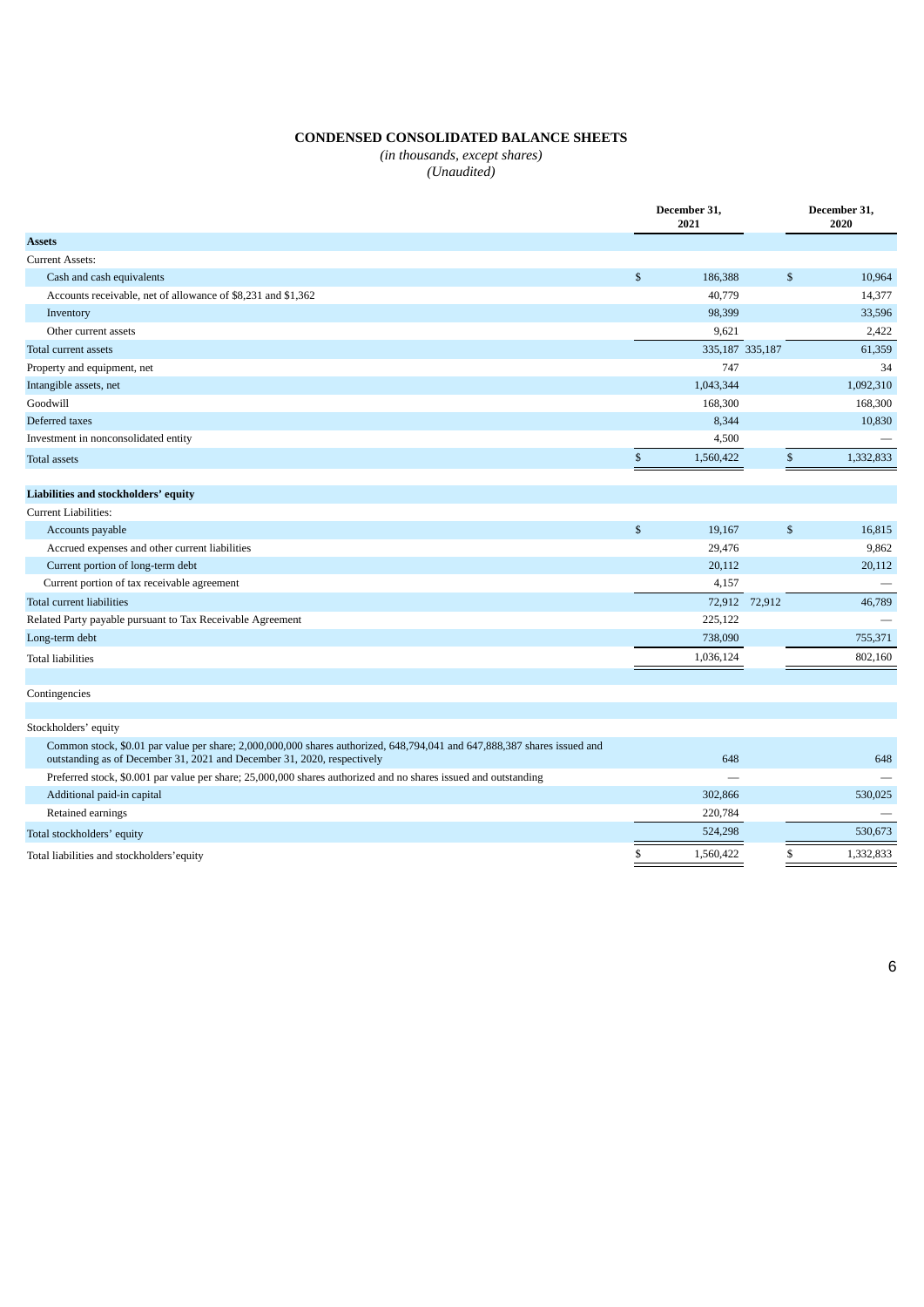# **CONDENSED CONSOLIDATED STATEMENTS OF OPERATIONS AND COMPREHENSIVE INCOME**

*(amounts in thousands, except per share and share data)*

*(Unaudited)*

|                                               |                    | <b>Three Months Ended</b><br>December 31, |     |             |     | <b>Twelve Months Ended</b><br>December 31, |    |             |  |
|-----------------------------------------------|--------------------|-------------------------------------------|-----|-------------|-----|--------------------------------------------|----|-------------|--|
|                                               |                    | 2021                                      |     | 2020        |     | 2021                                       |    | 2020        |  |
| Net sales                                     | $\mathfrak{s}$     | 166,498 \$                                |     | 93,195 \$   |     | 598,365 \$                                 |    | 282,250     |  |
| Cost of sales:                                |                    |                                           |     |             |     |                                            |    |             |  |
| Cost of product (excluding amortization)      |                    | 32,695                                    |     | 17,375      |     | 116,554                                    |    | 96,611      |  |
| Amortization of patented formulations         |                    | 1,590                                     |     | 1,485       |     | 7,989                                      |    | 6,052       |  |
| Total cost of sales                           |                    | 34,285                                    |     | 18,860      |     | 124,543                                    |    | 102,663     |  |
| Gross profit                                  |                    | 132,213                                   |     | 74,335      |     | 473,822                                    |    | 179,587     |  |
| Operating expenses:                           |                    |                                           |     |             |     |                                            |    |             |  |
| Selling, general, and administrative          |                    | 23,555                                    |     | 13,879      |     | 98,878                                     |    | 37,170      |  |
| Amortization of other intangible assets       |                    | 10,243                                    |     | 10,182      |     | 40,790                                     |    | 39,825      |  |
| Acquisition costs                             |                    |                                           |     |             |     |                                            |    | 16,499      |  |
| Total operating expenses                      |                    | 33,798                                    |     | 24,061      |     | 139,668                                    |    | 93,494      |  |
| Operating income                              |                    | 98,415                                    |     | 50,274      |     | 334,154                                    |    | 86,093      |  |
| Interest expense                              |                    | (15,096)                                  |     | (10,068)    |     | (61, 148)                                  |    | (38, 645)   |  |
| Other income (expense), net                   |                    |                                           |     |             |     |                                            |    |             |  |
| Tax receivable agreement liability adjustment |                    | 3,615                                     |     |             |     | 3,615                                      |    |             |  |
| Other expense                                 |                    | (595)                                     |     | (35)        |     | (1,012)                                    |    | (190)       |  |
| Total other income (expense), net             |                    | 3,020                                     |     | (35)        |     | 2,603                                      |    | (190)       |  |
| Income before provision for income taxes      |                    | 86,339                                    |     | 40,171      |     | 275,609                                    |    | 47,258      |  |
| Income tax provision                          |                    | 17,028                                    |     | 6,783       |     | 54,825                                     |    | 7,980       |  |
| Net income                                    | \$                 | 69,311                                    | \$  | 33,388      | \$  | 220,784                                    | \$ | 39,278      |  |
| Comprehensive income                          | $\mathbf{\hat{S}}$ | 69,311 \$                                 |     | 33,388      | \$  | 220,784                                    | \$ | 39,278      |  |
| Net income per share:                         |                    |                                           |     |             |     |                                            |    |             |  |
| <b>Basic</b>                                  | $\$$               | 0.11                                      | \$  | 0.05        | -\$ | 0.34                                       | \$ | 0.06        |  |
| Diluted                                       | \$                 | 0.10                                      | -\$ | 0.05        | \$  | 0.32                                       | \$ | 0.06        |  |
| Weighted average common shares outstanding:   |                    |                                           |     |             |     |                                            |    |             |  |
| <b>Basic</b>                                  |                    | 648,422,232                               |     | 647,888,387 |     | 648,166,472                                |    | 635,386,219 |  |
| <b>Diluted</b>                                |                    | 692,863,933                               |     | 655,736,276 |     | 689,923,792                                |    | 636,819,975 |  |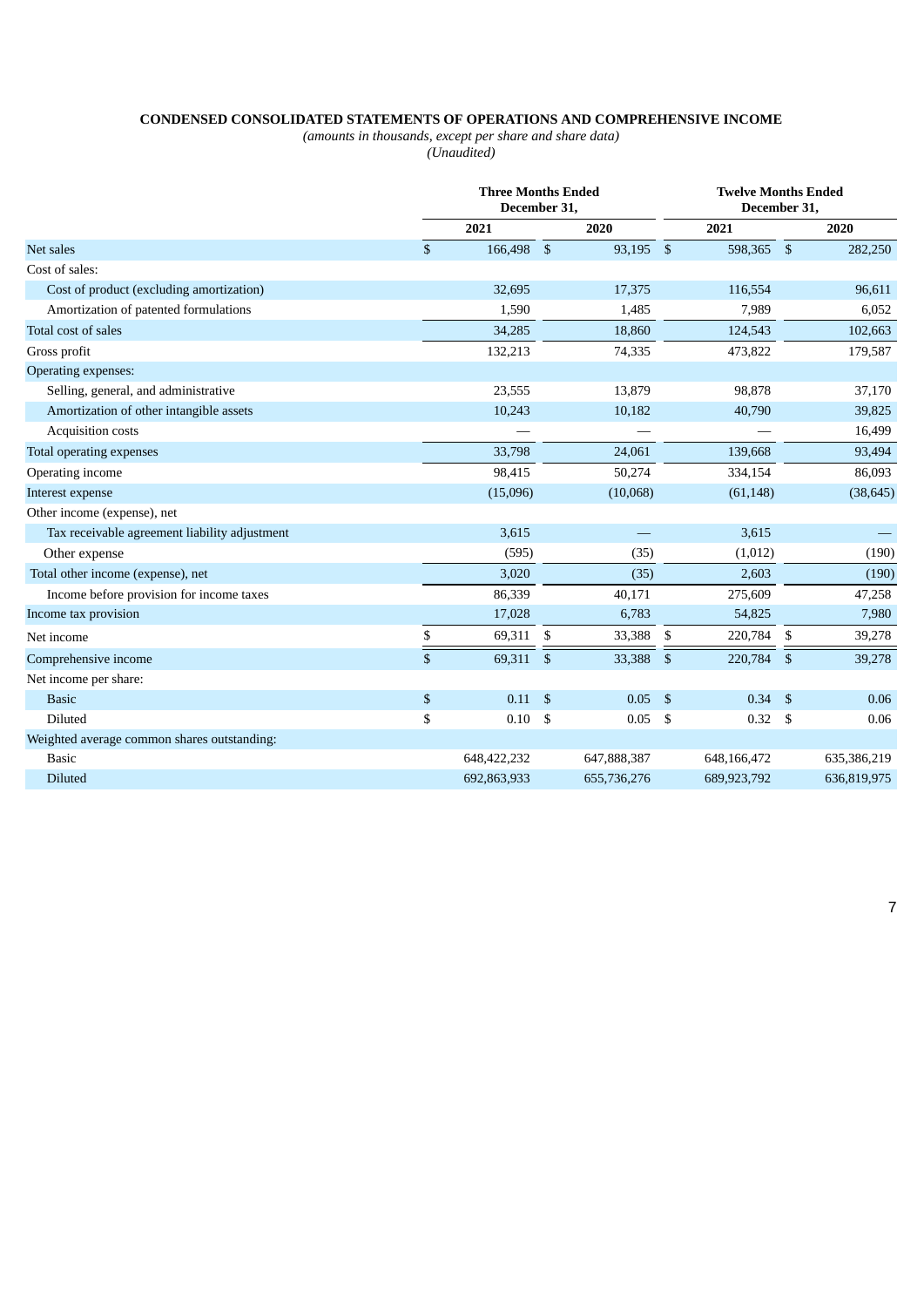# **CONDENSED CONSOLIDATED STATEMENTS OF CASH FLOWS**

*(amounts in thousands) (Unaudited)*

|                                                                                   | <b>Twelve Months Ended</b><br>December 31. |           |      |             |
|-----------------------------------------------------------------------------------|--------------------------------------------|-----------|------|-------------|
|                                                                                   |                                            | 2021      |      | 2020        |
| Cash flows from operating activities                                              |                                            |           |      |             |
| Net income                                                                        | \$                                         | 220,784   | - \$ | 39.278      |
| Adjustments to reconcile net income to net cash provided by operating activities: |                                            | (20,755)  |      | 89,697      |
| Net cash provided by operating activities                                         |                                            | 200,029   |      | 128,975     |
| Net cash used in investing activities                                             |                                            | (6,265)   |      | (1,381,609) |
| Net cash (used in) provided by financing activities                               |                                            | (18, 340) |      | 1,263,598   |
| Net increase in cash and cash equivalents                                         |                                            | 175,424   |      | 10.964      |
| Cash and cash equivalents - beginning of period                                   |                                            | 10,964    |      |             |
| Cash and cash equivalents - end of period                                         |                                            | 186,388   |      | 10,964      |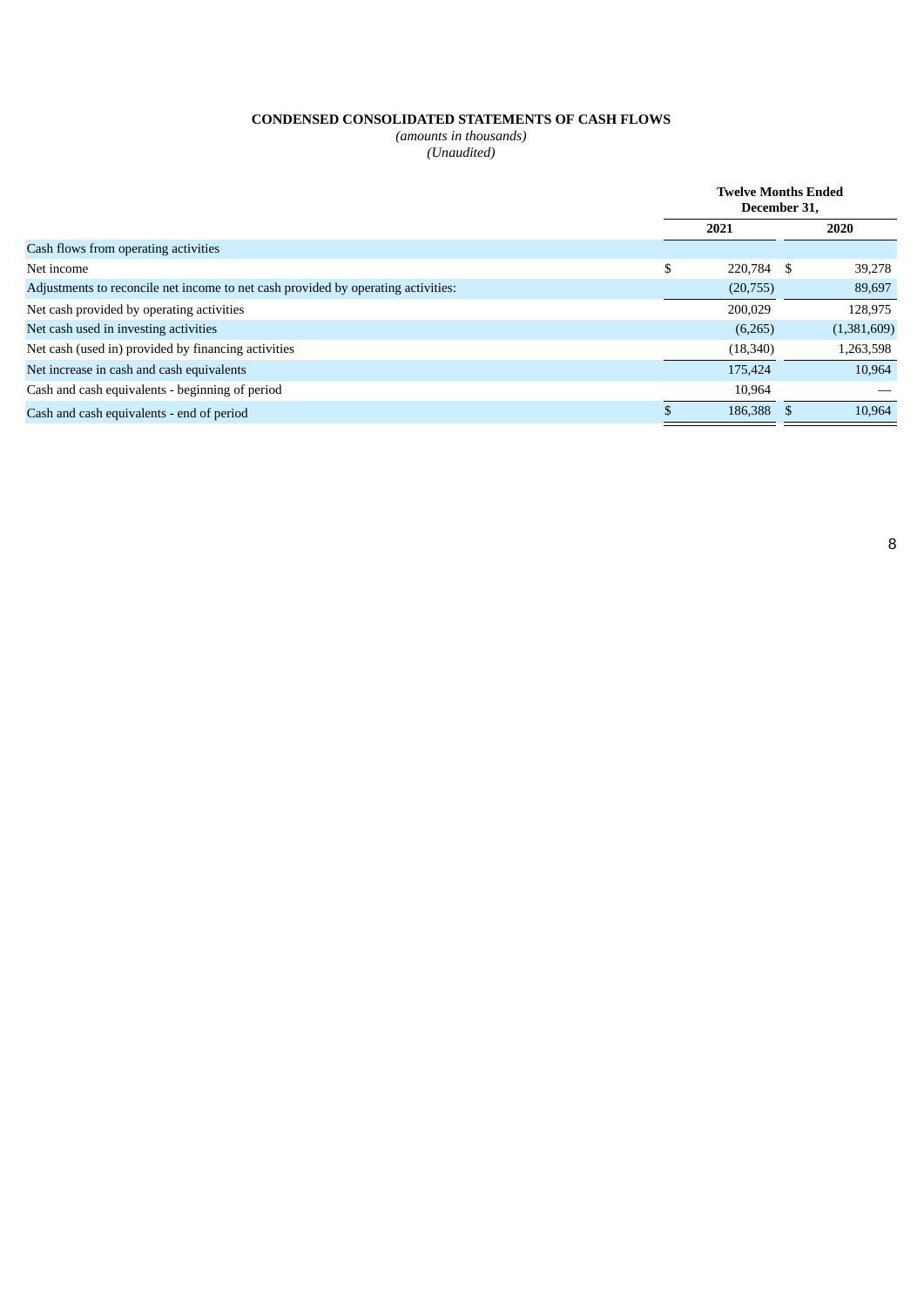The following tables present a reconciliation of net income, SG&A and gross profit, as the most directly comparable financial measure stated in accordance with U.S. GAAP, to adjusted EBITDA, adjusted EBITDA margin, adjusted gross profit, adjusted gross profit margin, adjusted SG&A, adjusted net income and adjusted net income per share for each of the periods presented.

|                                                                     |              | <b>For the Three Months Ended</b><br>December 31, |    |        | <b>For the Twelve Months Ended</b><br>December 31, |         |              |         |  |      |
|---------------------------------------------------------------------|--------------|---------------------------------------------------|----|--------|----------------------------------------------------|---------|--------------|---------|--|------|
| (in thousands)                                                      |              | 2021                                              |    | 2020   | 2021                                               |         |              |         |  | 2020 |
| <b>Reconciliation of Net Income to Adjusted EBITDA</b>              |              |                                                   |    |        |                                                    |         |              |         |  |      |
| Net income                                                          | \$           | 69,311                                            | \$ | 33,388 | \$                                                 | 220,784 | \$           | 39,278  |  |      |
| Interest expense                                                    |              | 15,096                                            |    | 10,068 |                                                    | 61,148  |              | 38,645  |  |      |
| Income tax provision                                                |              | 17,028                                            |    | 6,783  |                                                    | 54,825  |              | 7,980   |  |      |
| Depreciation and amortization of intangible assets                  |              | 11,908                                            |    | 11,667 |                                                    | 48,941  |              | 45,877  |  |      |
| Acquisition transaction costs and financing fees (1)                |              |                                                   |    | 3,120  |                                                    |         |              | 21,242  |  |      |
| Costs incurred for LIQWD Matters <sup>(2)</sup>                     |              |                                                   |    |        |                                                    | 14,250  |              |         |  |      |
| Inventory fair value adjustment (3)                                 |              |                                                   |    | 202    |                                                    |         |              | 44,721  |  |      |
| Share-based compensation                                            |              | 844                                               |    | 590    |                                                    | 3,963   |              | 1,527   |  |      |
| Non-capitalizable IPO and strategic transition costs <sup>(4)</sup> |              | 106                                               |    |        |                                                    | 8,488   |              |         |  |      |
| Tax receivable agreement liability adjustment <sup>(5)</sup>        | $\mathbb{S}$ | (3,615)                                           |    |        | \$                                                 | (3,615) | \$           |         |  |      |
| Adjusted EBITDA                                                     | \$           | 110,678                                           | \$ | 65,818 | \$                                                 | 408,784 | \$408,784 \$ | 199,270 |  |      |
| Adjusted EBITDA margin                                              |              | 66.5 %                                            |    | 70.6 % |                                                    | 68.3 %  |              | 70.6 %  |  |      |

|                                                                | <b>For the Three Months Ended December</b><br>31, |              |    |        |   | <b>For the Twelve Months Ended</b><br>December 31. |    |         |
|----------------------------------------------------------------|---------------------------------------------------|--------------|----|--------|---|----------------------------------------------------|----|---------|
| (in thousands)                                                 |                                                   | 2020<br>2021 |    |        |   | 2021                                               |    | 2020    |
| <b>Reconciliation of Gross Profit to Adjusted Gross Profit</b> |                                                   |              |    |        |   |                                                    |    |         |
| Gross profit                                                   | S                                                 | 132.213      | \$ | 74.335 | S | 473.822                                            | -S | 179,587 |
| Inventory fair value adjustment (3)                            |                                                   |              |    | 202    |   |                                                    |    | 44,721  |
| Amortization of patented formulations                          |                                                   | 1.590        |    | 1,485  |   | 7.989                                              |    | 6,052   |
| Adjusted gross profit                                          |                                                   | 133.803      | S  | 76,022 |   | 481.811                                            | S  | 230,360 |
| Adjusted gross profit margin                                   |                                                   | 80.4 %       |    | 81.6 % |   | 80.5%                                              |    | 81.6 %  |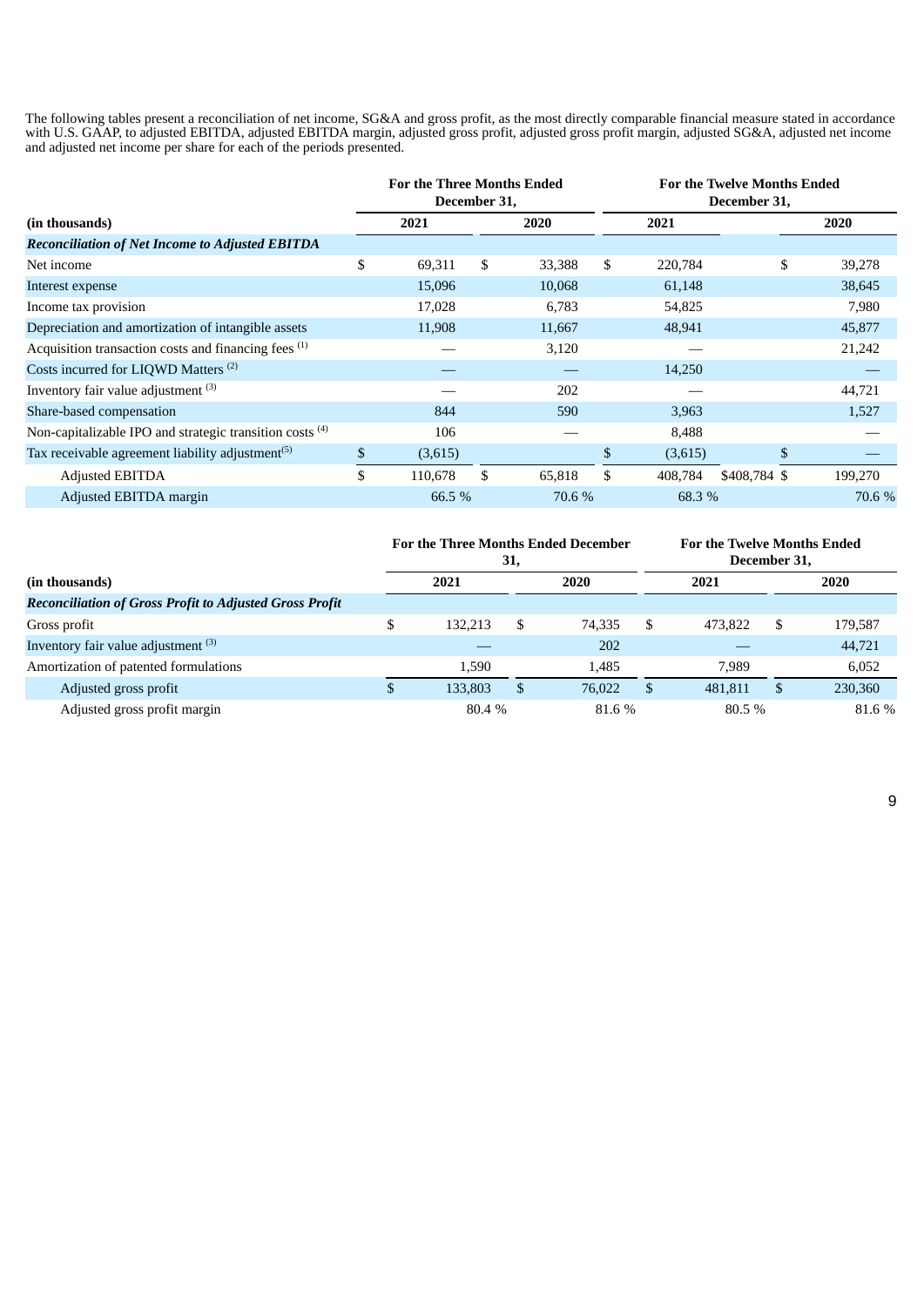|                                                                     | <b>For the Three Months Ended</b><br>December 31, |          | <b>For the Twelve Months Ended</b><br>December 31, |         |  |  |
|---------------------------------------------------------------------|---------------------------------------------------|----------|----------------------------------------------------|---------|--|--|
| (in thousands)                                                      | 2021                                              | 2020     | 2021                                               | 2020    |  |  |
| <b>Reconciliation of SG&amp;A to Adjusted SG&amp;A</b>              |                                                   |          |                                                    |         |  |  |
| SG&A                                                                | 23,555                                            | 13.879   | 98,878                                             | 37,170  |  |  |
| Financing fees $(1)$                                                |                                                   | (3, 120) |                                                    | (4,743) |  |  |
| Costs incurred for LIQWD Matters <sup>(2)</sup>                     |                                                   |          | (14,250)                                           |         |  |  |
| Share-based compensation                                            | (844)                                             | (590)    | (3,963)                                            | (1,527) |  |  |
| Non-capitalizable IPO and strategic transition costs <sup>(4)</sup> | (106)                                             |          | (8, 488)                                           |         |  |  |
| Adjusted SG&A                                                       | 22,605                                            | 10.169   | 72,177                                             | 30,900  |  |  |

|                                                                     |               | <b>For the Three Months</b><br><b>Ended December 31,</b> |      |                          | <b>For the Twelve Months</b><br><b>Ended December 31,</b> |                 |      |          |
|---------------------------------------------------------------------|---------------|----------------------------------------------------------|------|--------------------------|-----------------------------------------------------------|-----------------|------|----------|
| (in thousands)                                                      |               | 2021                                                     |      | 2020                     |                                                           | 2021            |      | 2020     |
| <b>Reconciliation of Net Income to Adjusted Net Income</b>          |               |                                                          |      |                          |                                                           |                 |      |          |
| Net income                                                          | \$            | 69,311 \$                                                |      | 33,388                   | -S                                                        | 220,784         | - \$ | 39,278   |
| Amortization of intangible assets (excluding software)              |               | 11,774                                                   |      | 11,667                   |                                                           | 48,720          |      | 45,877   |
| Acquisition transaction costs and financing fees (1)                |               |                                                          |      | 3,120                    |                                                           |                 |      | 21,242   |
| Costs incurred for LIQWD Matters <sup>(2)</sup>                     |               |                                                          |      |                          |                                                           | 14,250          |      |          |
| Inventory fair value adjustment (3)                                 |               |                                                          |      | 202                      |                                                           |                 |      | 44,721   |
| Share-based compensation                                            |               | 844                                                      |      | 590                      |                                                           | 3,963           |      | 1,527    |
| Non-capitalizable IPO and strategic transition costs <sup>(4)</sup> |               | 106                                                      |      |                          |                                                           | 8,488           |      |          |
| Tax receivable agreement liability adjustment <sup>(5)</sup>        |               | (3,615)                                                  |      | $\overline{\phantom{0}}$ | \$                                                        | (3,615)         |      |          |
| Tax effect of adjustments                                           |               | (7,027)                                                  |      | (2,959)                  |                                                           | (16, 940)       |      | (21,529) |
| Adjusted net income                                                 | $\mathcal{S}$ | 71,393 \$                                                |      | 46,008                   | -\$                                                       | 275,650 \$      |      | 131,116  |
| Adjusted net income per share:                                      |               |                                                          |      |                          |                                                           |                 |      |          |
| <b>Basic</b>                                                        | \$            | $0.11 \quad$ \$                                          |      | $0.07 \quad$ \$          |                                                           | $0.43 \quad$ \$ |      | 0.21     |
| Diluted                                                             | \$            | 0.10                                                     | - \$ | 0.07                     | S                                                         | 0.40            | -S   | 0.21     |

(1) Includes acquisition costs related to the Acquisition of the Olaplex business and dividend financing costs.

(2) Includes dividend financing costs

(3) Includes costs incurred related to the resolution of the LIQWD Matters of \$14.3 million.

(4) Includes the non-cash, non-recurring fair value inventory step-up adjustment amortization as part of the purchase accounting on the Acquisition Date, utilizing the comparative sales method in accordance with ASC 820-10-55-21.

(5) Represents non-capitalizable professional fees and executive severance incurred in connection with the IPO and the Company's public company transition.

(6) Represents applicable tax receivable agreement liability adjustments.